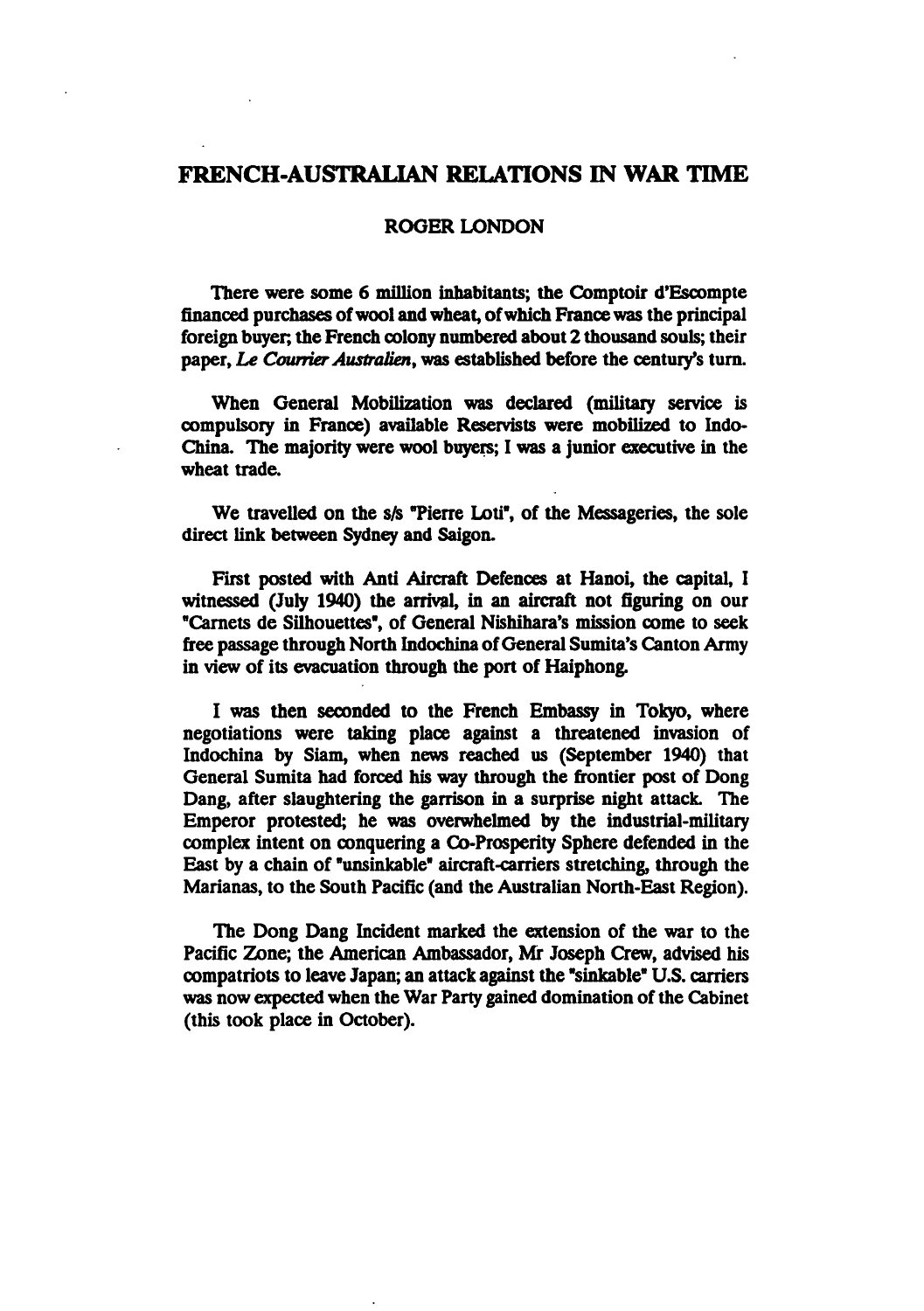Demobilized in the Spring, the Reservists found themselves stranded: the "Pierre Loti" had been seized at Sydney, to be transferred to the Blue Funnel Line. Some made their way through Hong Kong; another group through Manila, the rest through Shanghai. I sailed with the "Tokyo Maru" from Yokohoma; she turned out to be the last ship to Australia (July 1941).

But our comrade, Reserve Lieutenant Paul Robin, wool buyer, of Sydney, had been killed by Japanese fire near the Chinese border.

By then, a Delegation of the French National Committee in London was functioning in Sydney under Andre Brenac, wool buyer, supported by a Central Committee and Albert Sourdin's Le Courrier Australien, as well as a Consulate General.

In Melbourne, the Consulate had been closed by its titular head, Frank Puaux, who had rallied Free French Headquarters in Noumea. Defence of French interests now rested de facto with the Victorian Committee (Professor AR. Chisholm, President d'Honneur), led by Jean Legrand, wool buyer, to which I was appointed executive secretary. Mesdames Andrée McDonald, Pohl and Taylor carried the Free French Crusade to women, under Mme Taylor's stirring, recorded march "Battez les Cœurs!".

In March 1942, Admiral Thierry d'Argenlieu, CI.C French Territories in the Pacific, asked the Delegation to endeavour to start an independent service in co-operation with the Australian Broadcasting Commission. I was assigned the task and began broadcasting at the Commission's Bourke Street Studio 303, under the aegis of Miss Grace Martin (Department of Information) and the ferrule of Mr MacMahon Ball, Director of Short Wave Services.

Admiral d'Argenlieu arrived in Melbourne at the end of August.

\*\*\*\*\*

Georges Thierry d'Argenlieu, in religion Pierre de la Trinité, Provincial of the Paris Region in the Order of Carmel, had seen service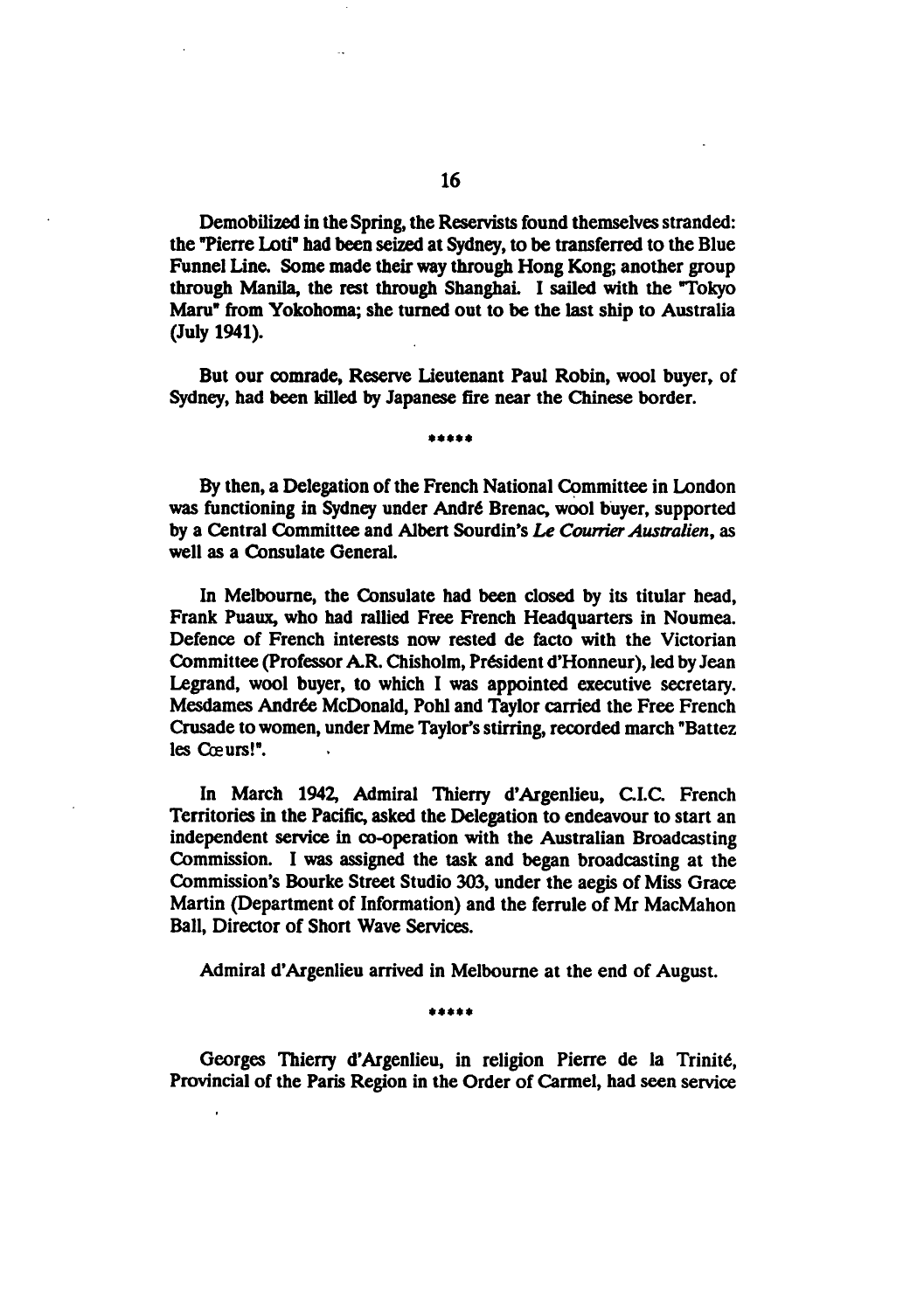against German U-Boats in 1914-1918; he had then joined the Order and had become Head Teacher of Spirituality at the Paris Catholic Institute when he was called to the Colours as member of Naval Reserve and posted to the naval base at Cherbourg. Captured during the Guerre-Eclair and on his way to captivity in Germany by train, he had succeeded in escaping and joined General de Gaulle in London, where the Cross of Lorraine was adopted both as a tribute to Joan of Arc and the traditional emblem of the Duchy's resistance to German ambitions<sup>1</sup> (The original Cross, dating to the Fourth Century, is kept at the Hospice de Baug6 in the Maine et Loire Department)

In September, Captain d'Argenlieu spearheaded the unsuccessful Franco-British attempt against Dakar (where he was wounded), then led the expedition which rallied Gabon to Free French Africa (capital, Brazzaville, seat of Radio-Brazzaville, Poste National Francais). Promoted to membership of the Council of the Empire with the rank of Rear-Admiral, he was sent on a general mission to Canada and the United States, then appointed to the French National Committee and nominated in the dual capacity of Civil and Military Commander in the French Pacific Zone.

Admiral d'Argenlieu came to Sydney in August 1942 on board his flagship "Le Triomphant", which had just completed a series of preemptive rescue missions in Australia's North-East Region.

After Sydney, the Admiral was received in Melbourne by Professor Chisholm and the various civil and military representatives of French-Australian common interests. He then paid his official call to Canberra on behalf of the Comit6 National representing now La France Combattante, unitary Command of the Free French Movement and the Resistance in France. The following Communiqué was then issued by the Australian Government

## Copy of Government Communiqué dated 6th September, 1942.

### FOR THE PRESS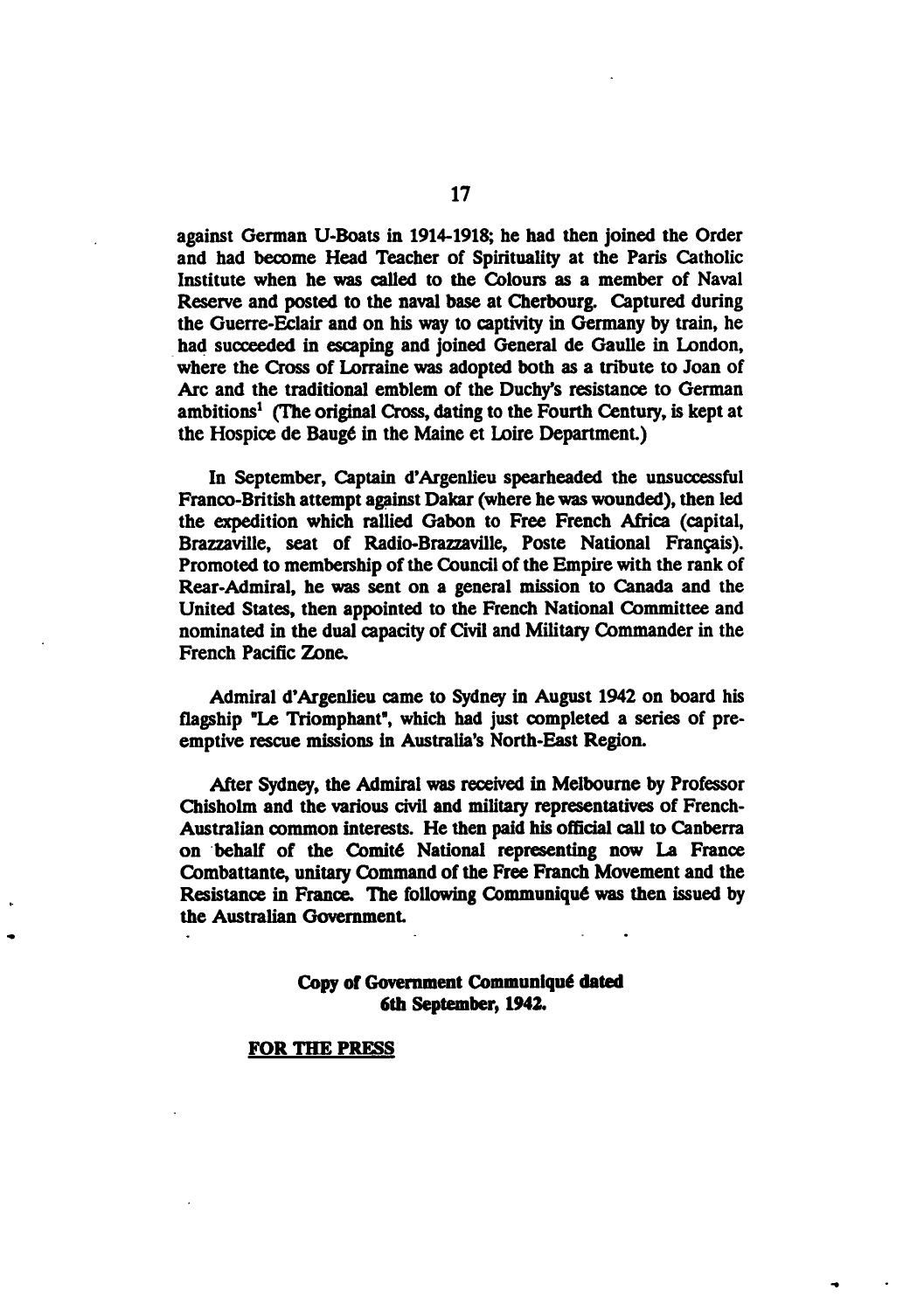Following a conference between the Minister for External Affairs (Dr. H.V. Evatt) and Rear-Admiral Georges Thierry d'Argenlieu, Member of the French National Committee (Comit6 National Francais), the governing body (directing organ) of Fighting France, and the Committee's Delegate for the Pacific, the Minister for External Affairs said to-day that the visit of Admiral d'Argenlieu to Australia had been very successful and in many respects had furthered the mutual interests of Australia and the French Pacific possessions.

The Commonwealth Government regarded the French National Committee under the presidency of General de Gaulle whose seat was now in London as the body responsible for the administration of all French territories and possessions (wherever they might be) which had rallied to Fighting France.

In regard to matters in which the collaboration of Fighting France was involved, the Commonwealth Government would continue in the future as in the past to treat with the French National Committee or other governing body (directing organ) for the time being of Fighting France. In accordance with this the Commonwealth Government had formally noted the appointment, as the Delegate in Australia of the French National Committee, of M. André Brenac, who in such capacity acted in matters concerning the interests in Australia of Fighting France. The functions that M. Brenac now exercised as Delegate in Australia included the isssue of passports and visas and other administrative formalities concerning Frenchmen who adhered to Fighting France.

Ever since French Territories in the Pacific had rallied to Fighting France, said Dr Evatt, the Commonwealth Government bad done everything possible to aid the defence of those territories, particularly New Caledonia. Indeed, Australia had had an Official Representative in New Caledonia since August, 1940, with a special mission to promote co-operation and to render assistance to the administration. The Commonwealth Government took early action to maintain the economic and financial stability of the colony, and it was the first Government